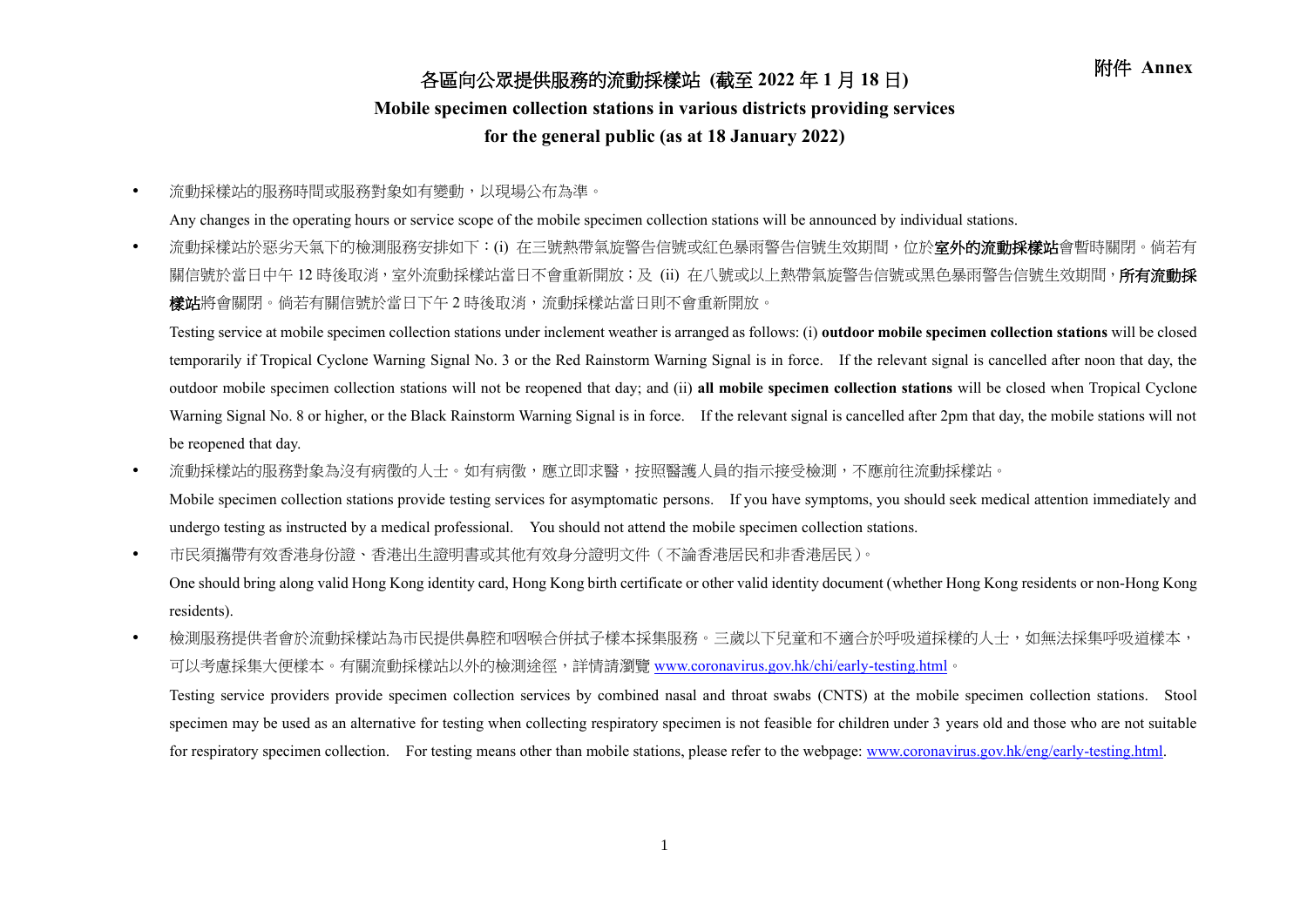| 地區              | 流動採樣站                              | 開放日期                 | 服務時間                   | 服務對象                                   |
|-----------------|------------------------------------|----------------------|------------------------|----------------------------------------|
| <b>District</b> | Mobile specimen collection station | <b>Opening dates</b> | <b>Operating hours</b> | <b>Service scope</b>                   |
|                 | 港島 Hong Kong Island                |                      |                        |                                        |
| 中西區             | 中環愛丁堡廣場                            | 直至1月31日              | 上午10時至晚上8時             | 須接受強制檢測的人士(包括餐飲                        |
| Central &       | Edinburgh Place, Central           | until 31 January     | 10am to 8pm            | 業務員工及第599F 章的表列處所                      |
| Western         |                                    |                      |                        | 員工)及指定員工 Persons subject               |
|                 |                                    |                      |                        | to compulsory testing (including staff |
|                 |                                    |                      |                        | of catering and scheduled premises     |
|                 |                                    |                      |                        | under Cap. 599F) and specified staff   |
|                 | 堅彌地城遊樂場                            | 1月18日                | 上午10時至晚上8時             | 須接受強制檢測的人士(優先服                         |
|                 | (科士街與士美菲路交界)                       | 18 January           | 10am to 8pm            | 務須接受強制檢測的觀龍樓居民                         |
|                 | Kennedy Town Playground            |                      |                        | 及工作人員) Persons subject to              |
|                 | (Junction of Forbes Street and     |                      |                        | compulsory testing (priority           |
|                 | Smithfield)                        |                      |                        | accorded to serve residents and        |
|                 |                                    |                      |                        | workers of Kwun Lung Lau subject       |
|                 |                                    |                      |                        | to compulsory testing)                 |
| 灣仔              | 灣仔駱克道遊樂場                           | 直至1月23日              | 上午10時至晚上8時             | 須接受強制檢測的當區居民及工                         |
| Wan Chai        | Lockhart Road Playground, Wan      | until 23 January     | 10am to 8pm            | 作人員 Local residents and workers        |
|                 | Chai                               |                      |                        | subject to compulsory testing          |
|                 | 維多利亞公園音樂亭(近銅鑼灣                     | 直至1月23日              | 上午10時至晚上8時             | 須接受強制檢測的當區居民及工                         |
|                 | 港鐵站及告士打道出口)                        | until 23 January     | 10am to 8pm            | 作人員 Local residents and workers        |
|                 | Bandstand, Victoria Park           |                      |                        | subject to compulsory testing          |
|                 | (near Causeway Bay MTR station     |                      |                        |                                        |
|                 | and exits to Gloucester Road)      |                      |                        |                                        |
|                 |                                    |                      |                        |                                        |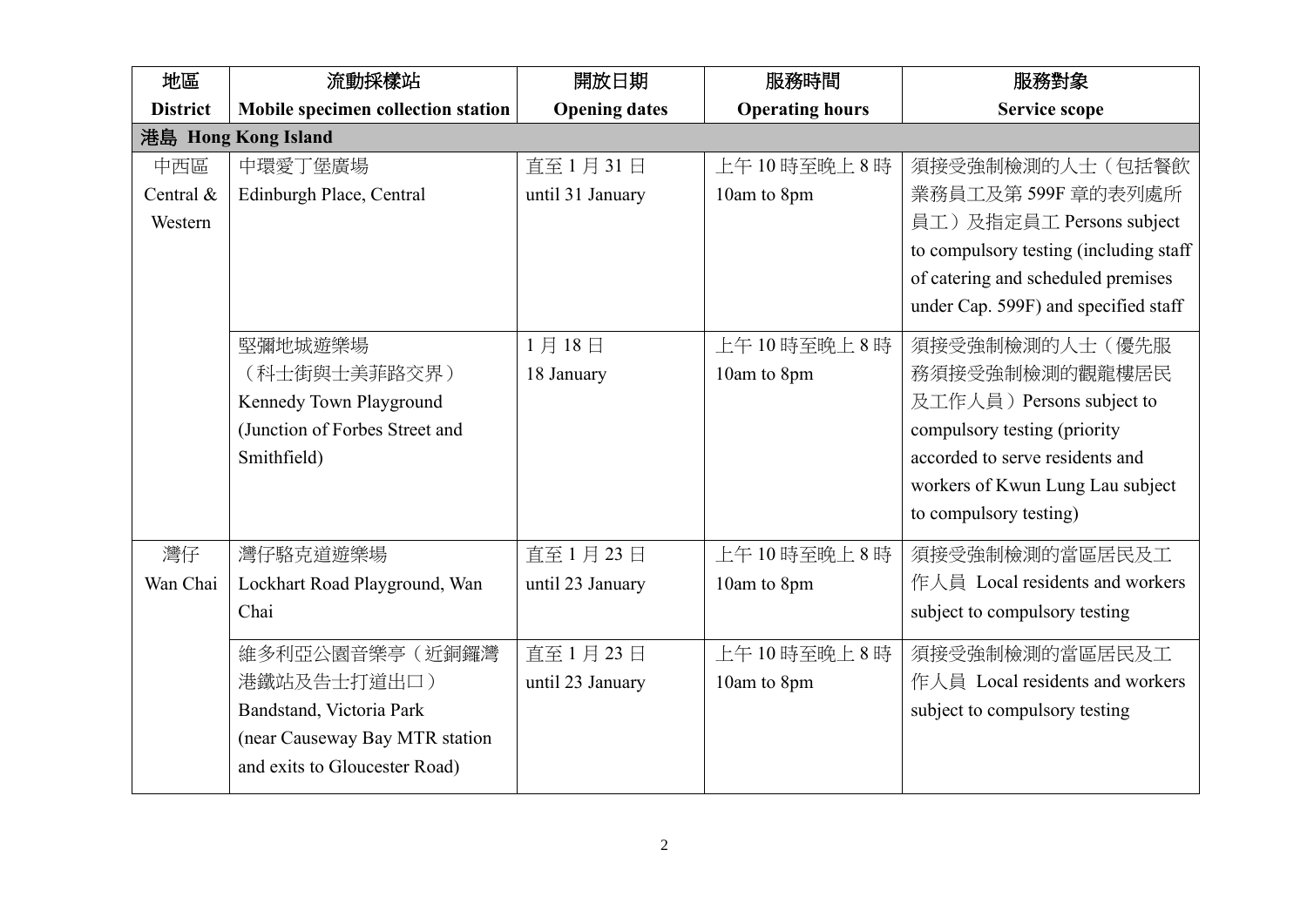|         | 維多利亞公園手球場                          | 直至1月23日           | 上午10時至晚上8時     | 須接受強制檢測的當區居民及工                  |
|---------|------------------------------------|-------------------|----------------|---------------------------------|
|         | (近天后港鐵站及興發街出口)                     | until 23 January  | 10am to 8pm    | 作人員 Local residents and workers |
|         | Handball court, Victoria Park      |                   |                | subject to compulsory testing   |
|         | (near Tin Hau MTR station and exit |                   |                |                                 |
|         | to Hing Fat Street)                |                   |                |                                 |
| 東區      | 福蔭道7號銅鑼灣社區中心三樓                     | 直至1月19日           | 上午11時至晚上8時     | 須接受強制檢測的當區居民及工作                 |
| Eastern | 多用途禮堂(近炮台山港鐵站)◆                    | until 19 January  | 45分            | 人員 Local residents and workers  |
|         | Multi-purpose Hall, 3/F, Causeway  |                   | 11am to 8:45pm | subject to compulsory testing   |
|         | Bay Community Centre, 7 Fook       |                   |                |                                 |
|         | Yum Road (near Fortress Hill MTR   |                   |                |                                 |
|         | station) $\blacklozenge$           |                   |                |                                 |
|         | 北角渣華道 123號                         | 直至1月19日           | 上午11時至晚上8時     | 須接受強制檢測的當區居民及工作                 |
|         | 北角社區會堂◆                            | until 19 January  | 45分            | 人員 Local residents and workers  |
|         | North Point Community Hall,        |                   | 11am to 8:45pm | subject to compulsory testing   |
|         | 123 Java Road, North Point ♦       |                   |                |                                 |
|         | 鰂魚涌基利路1號                           | 直至1月19日           | 上午8時至晚上8時      | 須接受強制檢測的當區居民及工作                 |
|         | 鰂魚涌社區會堂停車場 ◆                       | until 19 January  | 45分            | 人員 Local residents and workers  |
|         | Carpark of Quarry Bay Community    |                   | 8am to 8:45pm  | subject to compulsory testing   |
|         | Hall, 1 Greig Road, Quarry Bay ◆   |                   |                |                                 |
|         | 筲箕灣阿公岩道13號                         | 1月19及26日          | 上午10時至晚上8時     | 須接受強制檢測的明華大廈居民及                 |
|         | 明華大廈 G 座旁空地                        | 19 and 26 January | 10am to 8pm    | 工作人員 Residents and workers of   |
|         | Open space next to Block G, Ming   |                   |                | Ming Wah Dai Ha subject to      |
|         | Wah Dai Ha, No. 13 A Kung Ngam     |                   |                | compulsory testing              |
|         | Road, Shau Kei Wan                 |                   |                |                                 |
|         |                                    |                   |                |                                 |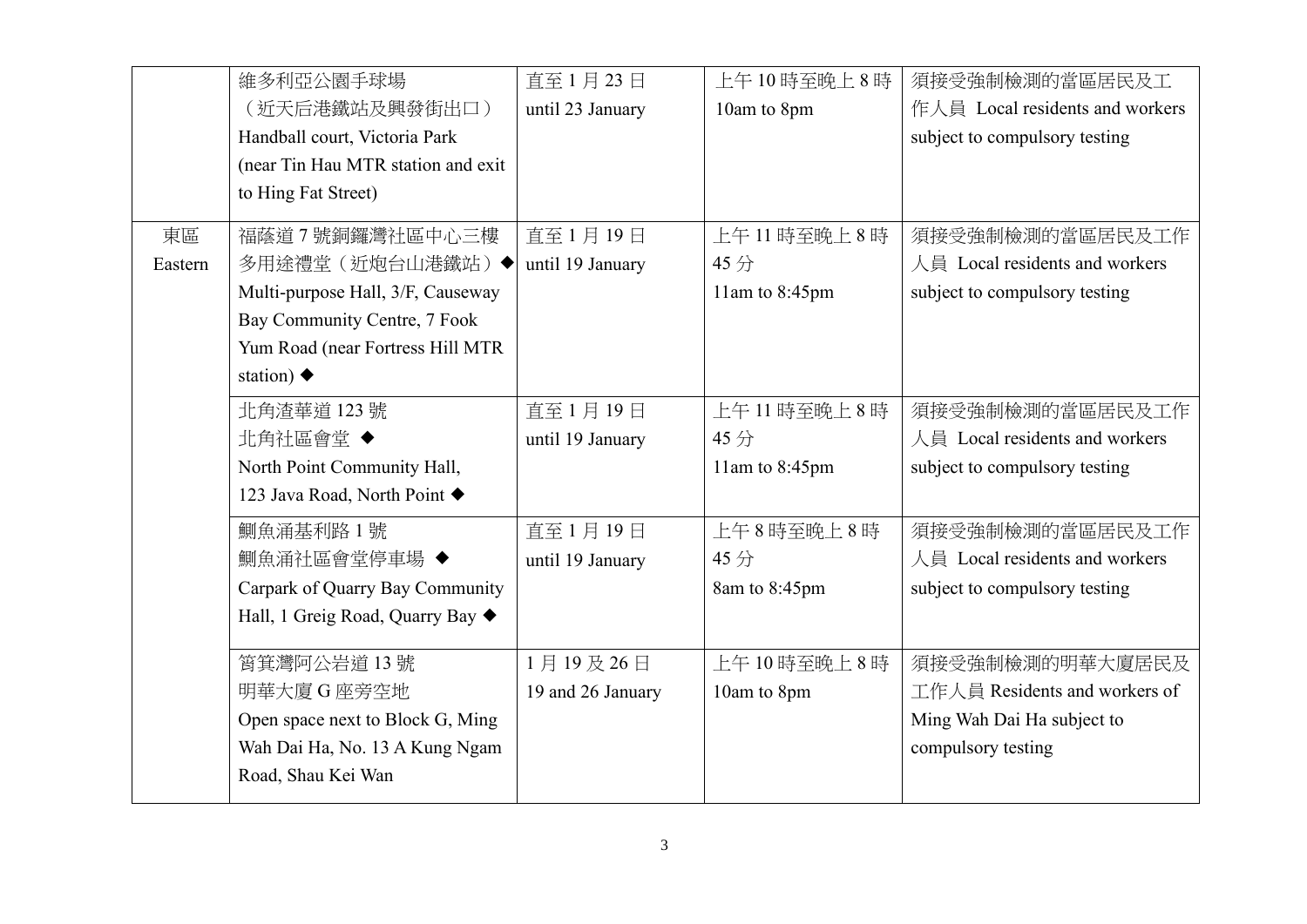|            | 柴灣邨灣畔樓對出空地                           | 1月19及26日               | 上午10時至晚上8時  | 須接受強制檢測的當區居民及工作                        |
|------------|--------------------------------------|------------------------|-------------|----------------------------------------|
|            | Open area outside Wan Poon           | 19 and 26 January      | 10am to 8pm | 人員 Local residents and workers         |
|            | House, Chai Wan Estate               |                        |             | subject to compulsory testing          |
| 南區         | 鴨脷洲漁安苑霞安閣對出平台                        | 1月18及25日               | 上午10時至晚上8時  | 須接受強制檢測的漁安苑居民及工                        |
| Southern   | Podium of Har On House, Yue On       | 18 and 25 January      | 10am to 8pm | 作人員 Residents and workers of           |
|            | Court, Ap Lei Chau                   |                        |             | Yue On Court subject to compulsory     |
|            |                                      |                        |             | testing                                |
|            | 香港仔石排灣邨碧朗樓對出空地                       | 1月18日                  | 上午10時至晚上8時  | 須接受強制檢測的當區居民及工作                        |
|            | Open area outside Pik Long House,    | 18 January             | 10am to 8pm | 人員 Local residents and workers         |
|            | Shek Pai Wan Estate, Aberdeen        |                        |             | subject to compulsory testing          |
|            |                                      | 1月19、24及31日            | 上午10時至晚上8時  | 須接受強制檢測的碧朗樓居民及工                        |
|            |                                      | 19, 24 and 31 January  | 10am to 8pm | 作人員 Residents and workers of Pik       |
|            |                                      |                        |             | Long House subject to compulsory       |
|            |                                      |                        |             | testing                                |
|            | 南寧街避車處(香港仔中心第四                       | 1月19、23、28及            | 上午10時至晚上8時  | 須接受強制檢測的當區居民及工作                        |
|            | 及第五期停車場入口外)                          | 2月4日                   | 10am to 8pm | 人員 Local residents and workers         |
|            | Lay-by on Nam Ning Street            | 19, 23, 28 January and |             | subject to compulsory testing          |
|            | (outside entrance of Carpark of Site | 4 February             |             |                                        |
|            | 4 & 5, Aberdeen Centre)              |                        |             |                                        |
| 九龍 Kowloon |                                      |                        |             |                                        |
| 黃大仙        | 黃大仙廣場                                | 直至1月31日                | 上午10時至晚上8時  | 須接受強制檢測的人士(包括餐飲                        |
| Wong Tai   | Wong Tai Sin Square                  | until 31 January       | 10am to 8pm | 業務員工及第599F 章的表列處所                      |
| Sin        |                                      |                        |             | 員工)及指定員工 Persons subject               |
|            |                                      |                        |             | to compulsory testing (including staff |
|            |                                      |                        |             | of catering and scheduled premises     |
|            |                                      |                        |             | under Cap. 599F) and specified staff   |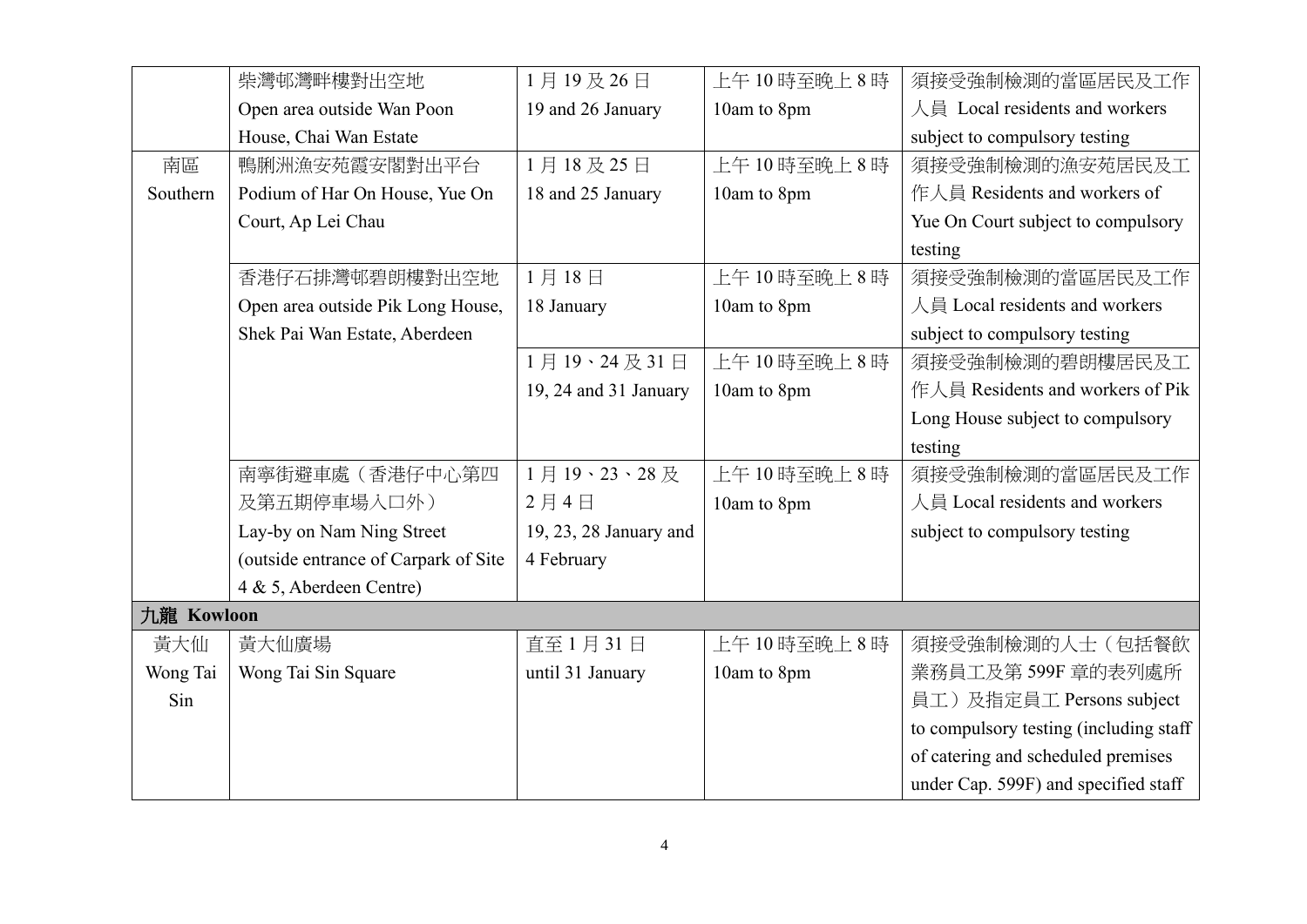| 深水埗     | 長沙灣麗閣邨                              | 直至1月31日                | 上午10時至晚上8時  | 須接受強制檢測的人士(包括餐飲                        |
|---------|-------------------------------------|------------------------|-------------|----------------------------------------|
| Sham    | 麗閣社區會堂 ◆                            | until 31 January       | 10am to 8pm | 業務員工及第599F 章的表列處所                      |
| Shui Po | Lai Kok Community Hall, Lai Kok     |                        |             | 員工)及指定員工 Persons subject               |
|         | Estate, Cheung Sha Wan ◆            |                        |             | to compulsory testing (including staff |
|         |                                     |                        |             | of catering and scheduled premises     |
|         |                                     |                        |             | under Cap. 599F) and specified staff   |
|         |                                     |                        |             |                                        |
|         | 深水埗楓樹街遊樂場                           | 直至1月21日                | 上午10時至晚上8時  | 須接受強制檢測的當區居民及工作                        |
|         | (長沙灣道及楓樹街交界)                        | until 21 January       | 10am to 8pm | 人員 Local residents and workers         |
|         | Maple Street Playground, Sham       |                        |             | subject to compulsory testing          |
|         | Shui Po (Junction of Cheung Sha     |                        |             |                                        |
|         | Wan Road and Maple Street)          |                        |             |                                        |
|         |                                     |                        |             |                                        |
|         | 荔枝角荔灣道(美孚新邨第五期                      | 1月24日                  | 下午2時至晚上8時   | 須接受強制檢測的蘭秀道5及7號                        |
|         | 蘭秀道5及7號對出)                          | 24 January             | 2pm to 8pm  | 居民及工作人員 Residents and                  |
|         | Lai Wan Road, Lai Chi Kok           |                        |             | workers of 5 and 7 Nassau Street       |
|         | (outside 5 and 7 Nassau Street, Mei |                        |             | subject to compulsory testing          |
|         | Foo Sun Chuen Phase 5)              |                        |             |                                        |
|         | 石硤尾澤安邨榮澤樓對出空地                       | 1月18日                  | 上午10時至晚上8時  | 須接受強制檢測的榮澤樓居民及工                        |
|         | Open area outside Wing Chak         | 18 January             | 10am to 8pm | 作人員 Residents and workers of           |
|         | House, Chak On Estate, Shek Kip     |                        |             | Wing Chak House subject to             |
|         | Mei                                 |                        |             | compulsory testing                     |
|         | 大坑東邨東滿樓對出空地                         | 1月18、19、22、27          | 上午10時至晚上8時  | 須接受強制檢測的當區居民及工作                        |
|         | Open area outside Tung Moon         | 日及2月3日                 | 10am to 8pm | 人員 Local residents and workers         |
|         | House, Tai Hang Tung Estate         | 18, 19, 22, 27 January |             | subject to compulsory testing          |
|         |                                     | and 3 February         |             |                                        |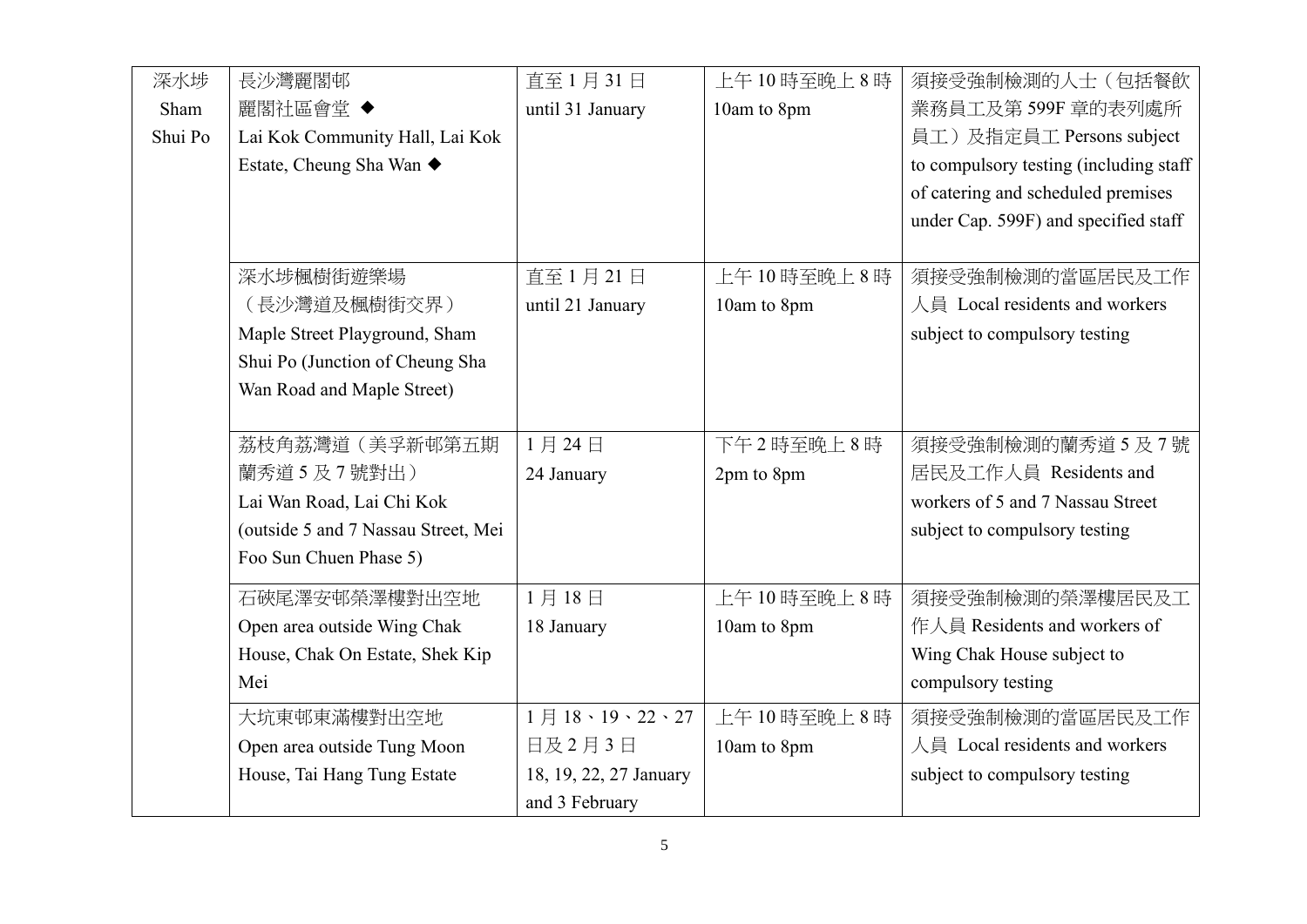| 油尖旺                | 旺角洗衣街59號                           | 直至1月31日               | 上午10時至晚上8時  | 須接受強制檢測的人士(包括餐飲                        |
|--------------------|------------------------------------|-----------------------|-------------|----------------------------------------|
| Yau Tsim           | 麥花臣遊樂場                             | until 31 January      | 10am to 8pm | 業務員工及第599F 章的表列處所                      |
| Mong               | MacPherson Playground, 59 Sai      |                       |             | 員工)及指定員工 Persons subject               |
|                    | Yee Street, Mong Kok               |                       |             | to compulsory testing (including staff |
|                    |                                    |                       |             | of catering and scheduled premises     |
|                    |                                    |                       |             | under Cap. 599F) and specified staff   |
|                    | 油麻地鴉打街臨時遊樂場                        | 直至1月23日               | 上午10時至晚上8時  | 須接受強制檢測的當區居民及工作                        |
|                    | <b>Arthur Street Temporary</b>     | until 23 January      | 10am to 8pm | 人員 Local residents and workers         |
|                    | Playground, Yau Ma Tei             |                       |             | subject to compulsory testing          |
|                    | 大角咀君滙港2座對出二樓平台                     | 1月21及28日              | 上午10時至晚上8時  | 須接受強制檢測的君滙港居民及工                        |
|                    | 空地 Open space at 2/F podium        | 21 and 28 January     | 10am to 8pm | 作人員                                    |
|                    | outside Tower 2, Harbour Green,    |                       |             | Residents and workers of Harbour       |
|                    | Tai Kok Tsui                       |                       |             | Green subject to compulsory testing    |
| 觀塘                 | 油塘崇山街 8號曦臺平台                       | 1月19、24及31日           | 下午6時至晚上10時  | 須接受強制檢測的曦臺居民及工作                        |
| Kwun               | Podium of Maya, 8 Shung Shan       | 19, 24 and 31 January | 6pm to 10pm | 人員 Residents and workers of Maya       |
| Tong               | Street, Yau Tong                   |                       |             | subject to compulsory testing          |
| 新界 New Territories |                                    |                       |             |                                        |
| 荃灣                 | 荃灣公園4號網球場旁空地                       | 直至1月31日               | 上午8時至晚上8時   | 須接受強制檢測的人士(包括餐飲                        |
| Tsuen              | Open space next to Tennis Court    | until 31 January      | 8am to 8pm  | 業務員工及第599F 章的表列處所                      |
| Wan                | no.4 at Tsuen Wan Park             |                       |             | 員工)及指定員工 Persons subject               |
|                    |                                    |                       |             | to compulsory testing (including staff |
|                    |                                    |                       |             | of catering and scheduled premises     |
|                    |                                    |                       |             | under Cap. 599F) and specified staff   |
| 大埔                 | 鄉事會街2號                             | 直至1月23日               | 上午10時至晚上8時  | 須接受強制檢測的當區居民及工作                        |
| Tai Po             | 大埔社區中心籃球場 ◆                        | until 23 January      | 10am to 8pm | 人員 Local residents and workers         |
|                    | Basketball Court, Tai Po Community |                       |             | subject to compulsory testing          |
|                    | Centre, 2 Heung Sze Wui Street ◆   |                       |             |                                        |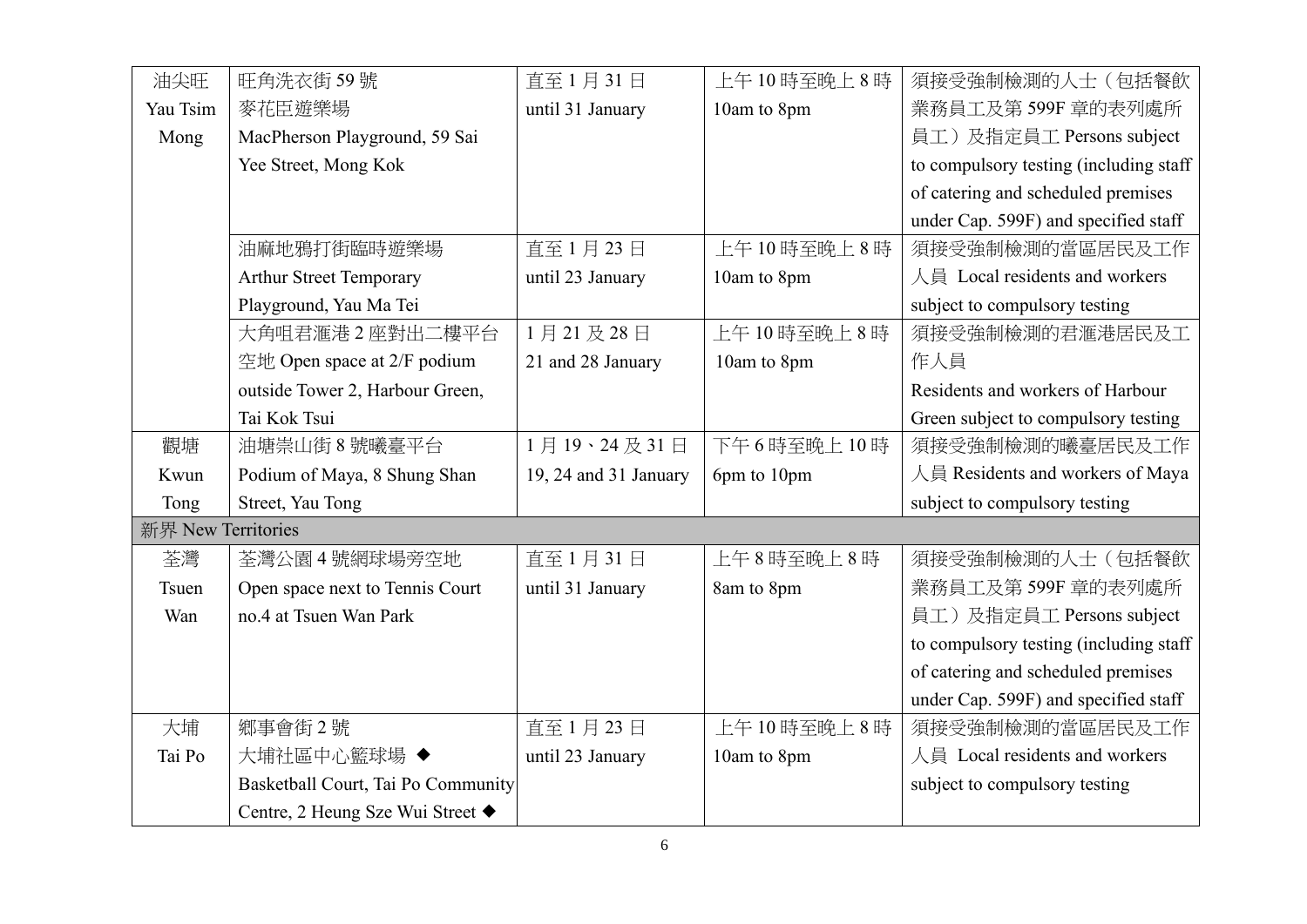| 沙田      | 大圍村南道(近港鐵大圍站A出                    | 直至1月31日               | 上午10時至晚上8時    | 須接受強制檢測的當區居民及工作                      |
|---------|-----------------------------------|-----------------------|---------------|--------------------------------------|
| Sha Tin | $\Box$ )                          | until 31 January      | 10am to 8pm   | 人員 Local residents and workers       |
|         | Tsuen Nam Road, Tai Wai (near     |                       |               | subject to compulsory testing        |
|         | Exit A of Tai Wai MTR Station)    |                       |               |                                      |
|         | 火炭禾香街近禾穗街                         | 直至1月31日               | 上午10時至下午3時    | 須接受強制檢測的人士                           |
|         | Wo Heung Street near Wo Shui      | until 31 January      | 10am to 3pm   | (包括特定的凍房工作人員)                        |
|         | Street, Fo Tan                    | (逢星期一、三及五)            |               | Persons subject to compulsory        |
|         | 火炭麵房街                             | (Every Monday,        | 下午3時30分至      | testing (including designated cold   |
|         | Min Fong Street, Fo Tan           | Wednesday and Friday) | 下午6時          | store practitioners)                 |
|         |                                   |                       | 3:30pm to 6pm |                                      |
|         | 馬鞍山錦豐苑錦萱閣 (F座) 地下                 | 1月19日                 | 上午11時至晚上9時    | 須接受強制檢測的錦豐苑居民及工                      |
|         | G/F, Kam Huen House (Block F),    | 19 January            | 11am to 9pm   | 作人員 Residents and workers of         |
|         | Kam Fung Court, Ma On Shan        |                       |               | Kam Fung Court subject to            |
|         |                                   |                       |               | compulsory testing                   |
|         | 馬鞍山雅典居6座對出空地                      | 1月20日                 | 上午10時至晚上8時    | 須接受強制檢測的雅典居居民及工                      |
|         | Open area outside Block 6, Villa  | 20 January            | 10am to 8pm   | 作人員                                  |
|         | Athena, Ma On Shan                |                       |               | Residents and workers of Villa       |
|         |                                   |                       |               | Athena subject to compulsory testing |
|         | 火炭駿景園 1號網球場                       | 1月18日                 | 上午10時至晚上8時    | 須接受強制檢測的駿景園居民及工                      |
|         | Tennis court No. 1, Royal Ascot,  | 18 January            | 10am to 8pm   | 作人員                                  |
|         | Fo Tan                            |                       |               | Residents and workers of Royal       |
|         |                                   |                       |               | Ascot subject to compulsory testing  |
|         | 大圍恒峰花園2座平台近會所對                    | 1月19日                 | 上午11時至晚上9時    | 須接受強制檢測的恒峰花園居民及                      |
|         | 出空地 Open area near clubhouse      | 19 January            | 11am to 9pm   | 工作人員                                 |
|         | outside Tower 2 podium, Granville |                       |               | Residents and workers of Granville   |
|         | Garden, Tai Wai                   |                       |               | Garden subject to compulsory testing |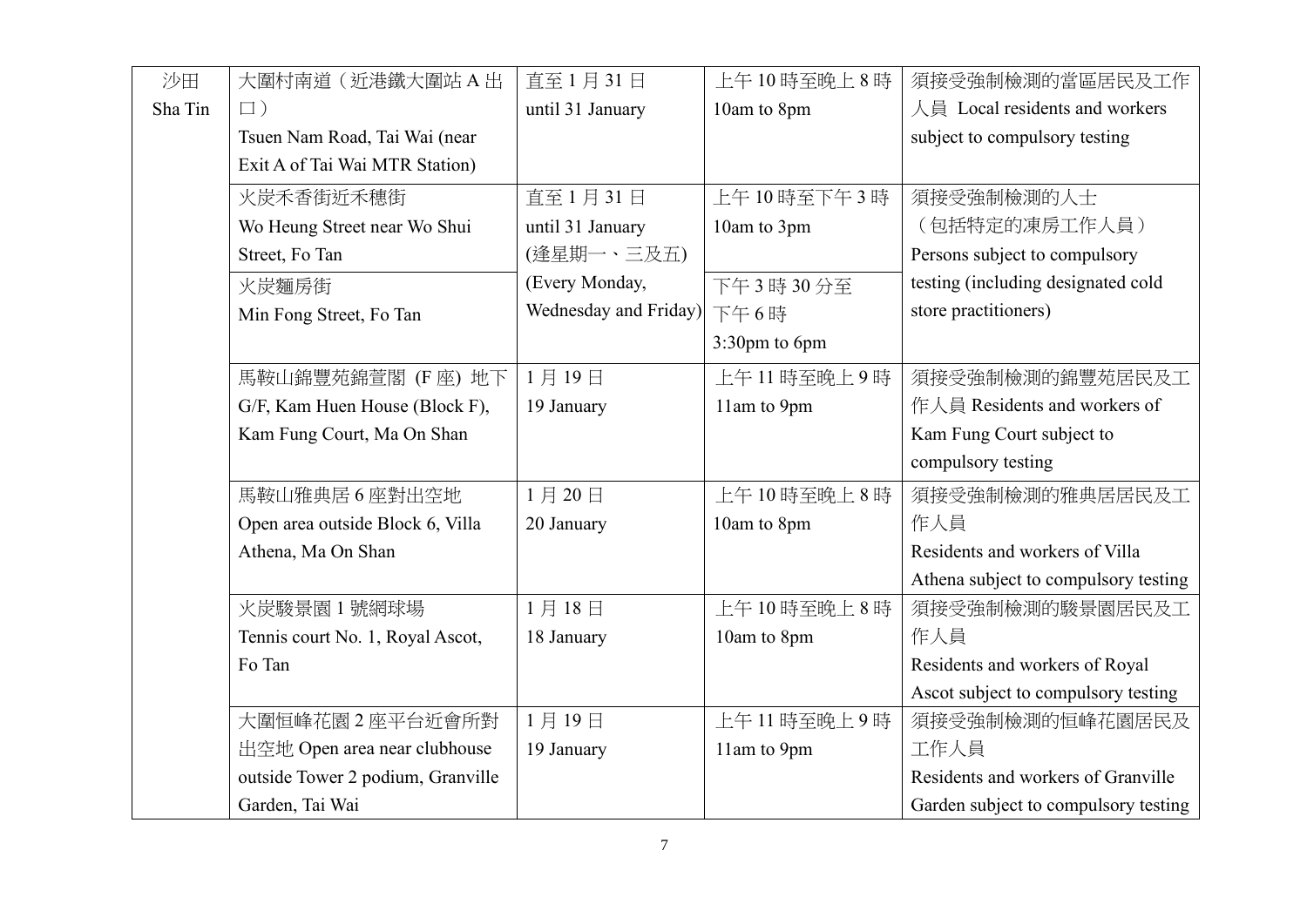| 葵青           | 青衣長宏邨宏善樓對出空地                                 | 1月18、19、22、27、             | 上午10時至晚上8時                      | 須接受強制檢測的當區居民及工作                                            |
|--------------|----------------------------------------------|----------------------------|---------------------------------|------------------------------------------------------------|
| Kwai         | Open area outside Wang Sin House,            | 29日及2月3日                   | 10am to 8pm                     | 人員 Local residents and workers                             |
| <b>Tsing</b> | Cheung Wang Estate, Tsing Yi                 | 18, 19, 22, 27, 29         |                                 | subject to compulsory testing                              |
|              |                                              | January and 3 February     |                                 |                                                            |
|              | 葵涌油麻磡路 (近油麻磡花園)                              | 直至1月31日                    | ■上午8時30分至                       | 須接受強制檢測的人士                                                 |
|              | Yau Ma Hom Road, Kwai Chung                  | until 31 January           | 9時30分                           | (包括特定的凍房工作人員)                                              |
|              | (near Yau Ma Hom Garden)                     |                            | ■ 8:30am to 9:30am              | Persons subject to compulsory                              |
|              | 葵涌貨櫃碼頭                                       | ■逢星期一、三及五<br>Every Monday, | 上午10時至下午12時                     | testing (including designated cold<br>store practitioners) |
|              | (和黃物流中心對出)<br>Kwai Chung Container Terminals | Wednesday and Friday       | 45分 (逢星期一至六)<br>10am to 12:45pm |                                                            |
|              | (outside Hutchison Logistics Centre)         |                            |                                 |                                                            |
|              |                                              | *逢星期二、四及六                  | (Every Monday to<br>Saturday)   |                                                            |
|              | 葵涌大連排道近中電變電站                                 | * Every Tuesday,           | ■下午2時15分至                       |                                                            |
|              | Tai Lin Pai Road near CLP                    | Thursday and Saturday      | 4時45分                           |                                                            |
|              | Substation, Kwai Chung                       |                            | $\blacksquare$ 2:15pm to 4:45pm |                                                            |
|              |                                              |                            |                                 |                                                            |
|              | 葵涌葵樂街近葵喜街                                    |                            | *下午2時30分至                       |                                                            |
|              | Kwai Lok Street near Kwai Hei                |                            | 5時                              |                                                            |
|              | Street, Kwai Chung                           |                            | $*$ 2:30pm to 5pm               |                                                            |
|              | 葵涌近永基路 35 號 Near 35 Wing                     |                            | ■下午5時15分至晚                      |                                                            |
|              | Kei Road, Kwai Chung                         |                            | 上7時                             |                                                            |
|              |                                              |                            | $\blacksquare$ 5:15pm to 7pm    |                                                            |
| 西貢           | 將軍澳安寧花園籃球場                                   | 1月18及25日                   | 上午10時至晚上8時                      | 須接受強制檢測的安寧花園居民及                                            |
| Sai Kung     | Basketball court, On Ning Garden,            | 18 and 25 January          | 10am to 8pm                     | 工作人員                                                       |
|              | Tseung Kwan O                                |                            |                                 | Residents and workers of On Ning                           |
|              |                                              |                            |                                 | Garden subject to compulsory testing                       |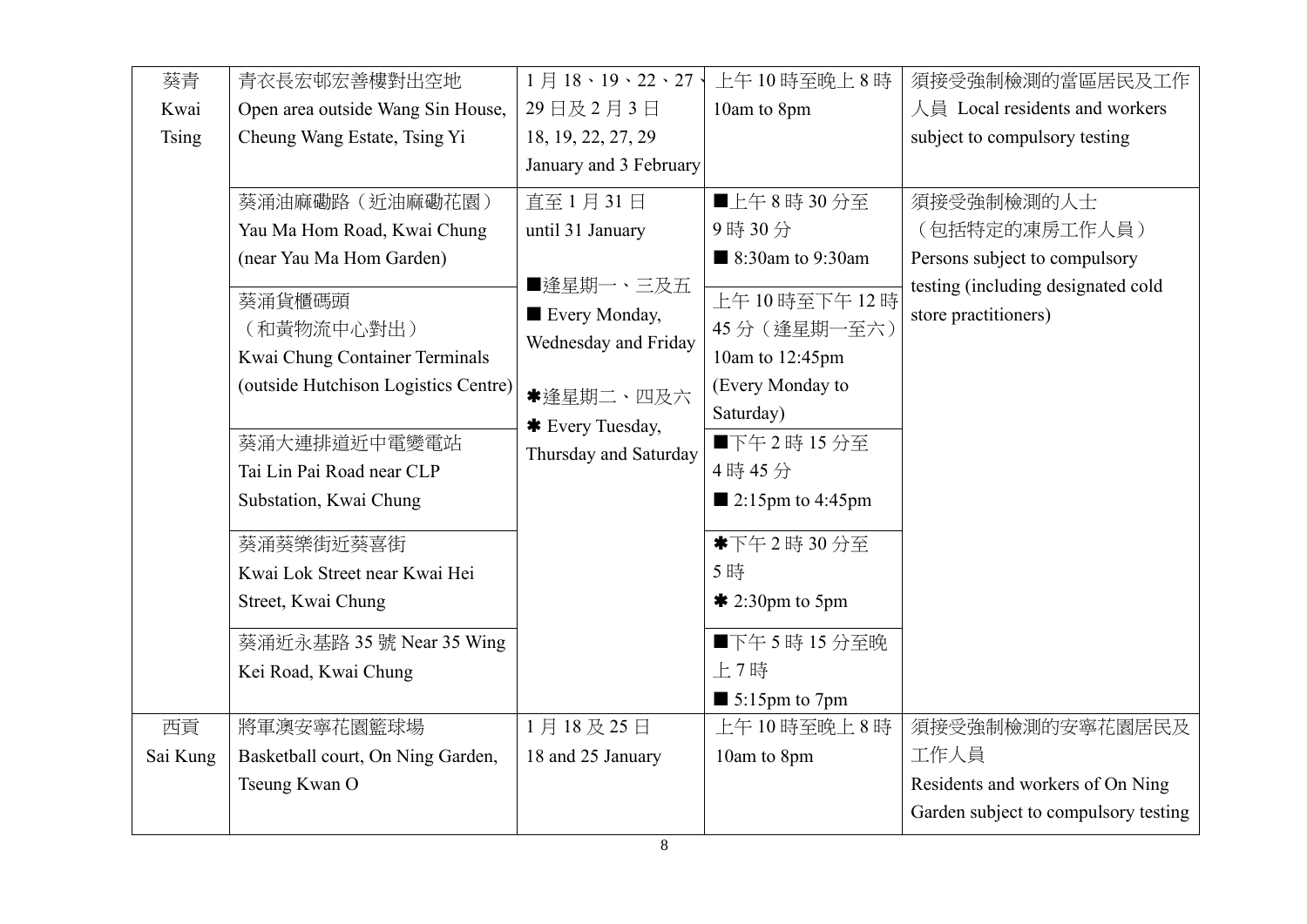|          | 將軍澳寶盈花園第4座對出空地                     | 1月18、23及30日           | 上午10時至晚上8時        | 須接受強制檢測的寶盈花園居民及                        |
|----------|------------------------------------|-----------------------|-------------------|----------------------------------------|
|          | Open area outside Tower 4,         | 18, 23 and 30 January | 10am to 8pm       | 工作人員                                   |
|          | Bauhinia Garden, Tseung Kwan O     |                       |                   | Residents and workers of Bauhinia      |
|          |                                    |                       |                   | Garden subject to compulsory testing   |
| 北區       | 上水近嘉富坊6號                           | 直至1月31日               | 上午8時30分至          | 須接受強制檢測的人士                             |
| North    | Near 6 Ka Fu Close, Sheung Shui    | until 31 January      | 下午12時30分          | (包括特定的凍房工作人員)                          |
| District |                                    | (逢星期一、三及五)            | 8:30am to 12:30pm | Persons subject to compulsory          |
|          | 粉嶺近樂業路9號                           | (Every Monday,        | 下午4時45分至          | testing (including designated cold     |
|          | Near 9 Lok Yip Road, Fanling       | Wednesday and Friday) | 晚上7時              | store practitioners)                   |
|          |                                    |                       | 4:45pm to 7pm     |                                        |
| 元朗       | 元朗安興街安興遊樂場                         | 直至1月31日               | 上午8時至晚上8時         | 須接受強制檢測的當區居民及工作                        |
| Yuen     | On Hing Playground on On Hing      | until 31 January      | 8am to 8pm        | 人員 Local residents and workers         |
| Long     | Street, Yuen Long                  |                       |                   | subject to compulsory testing          |
|          | 元朗近福喜街 67號                         | 直至1月31日               | 下午2時30分至          | 須接受強制檢測的人士                             |
|          | Near 67 Fuk Hi Street, Yuen Long   | until 31 January      | 下午4時              | (包括特定的凍房工作人員)                          |
|          |                                    | (逢星期一、三及五)            | $2:30$ pm to 4pm  | Persons subject to compulsory          |
|          |                                    | (Every Monday,        |                   | testing (including designated cold     |
|          |                                    | Wednesday and Friday) |                   | store practitioners)                   |
|          | 天水圍天瑞路7號天瑞體育館 ◆                    | 直至1月31日               | 上午8時至晚上8時         | 須接受強制檢測的人士(包括餐飲                        |
|          | Tin Shui Sports Centre, No. 7, Tin | until 31 January      | 8am to 8pm        | 業務員工及第599F 章的表列處所                      |
|          | Shui Road, Tin Shui Wai ◆          |                       |                   | 員工)及指定員工 Persons subject               |
|          |                                    |                       |                   | to compulsory testing (including staff |
|          |                                    |                       |                   | of catering and scheduled premises     |
|          |                                    |                       |                   | under Cap. 599F) and specified staff   |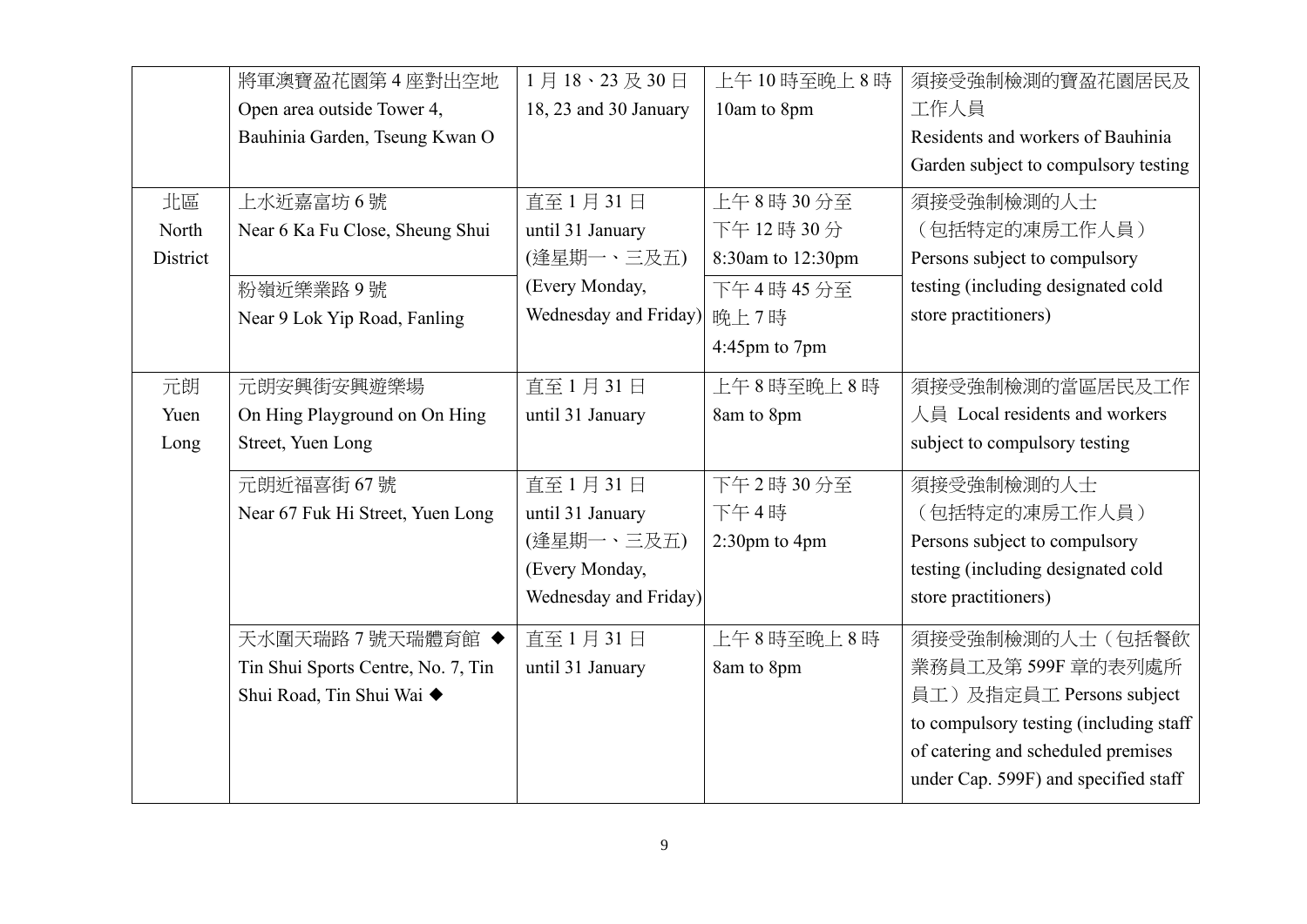|          | 天水圍天逸邨逸灣樓對出空地                    | 1月19、24及31日           | 上午10時至晚上8時  | 須接受強制檢測的逸灣樓居民及工                      |
|----------|----------------------------------|-----------------------|-------------|--------------------------------------|
|          | Open area outside Yat Wan House, | 19, 24 and 31 January | 10am to 8pm | 作人員 Residents and workers of         |
|          | Tin Yat Estate, Tin Shui Wai     |                       |             | Yat Wan House subject to             |
|          |                                  |                       |             | compulsory testing                   |
|          | 天水圍俊宏軒 2 座對出空地                   | 1月19日                 | 上午10時至晚上8時  | 須接受強制檢測的俊宏軒居民及工                      |
|          | Open area outside Block 2,       | 19 January            | 10am to 8pm | 作人員 Residents and workers of         |
|          | Grandeur Terrace, Tin Shui Wai   |                       |             | Grandeur Terrace subject to          |
|          |                                  |                       |             | compulsory testing                   |
| 屯門       | 建生社區會堂◆                          | 直至1月21日               | 上午8時至晚上8時   | 所有當區居民及工作人員(包括須                      |
| Tuen Mun | Kin Sang Community Hall ◆        | until 21 January      | 8am to 8pm  | 接受強制檢測人士) All local                  |
|          | 青田遊樂場                            |                       |             | residents and workers (including     |
|          | <b>Tsing Tin Playground</b>      |                       |             | those subject to compulsory testing) |
|          | 大興社區會堂◆                          |                       |             |                                      |
|          | Tai Hing Community Hall ◆        |                       |             |                                      |
|          | 蝴蝶灣社區中心 ◆                        |                       |             |                                      |
|          | Butterfly Bay Community Centre ◆ |                       |             |                                      |
|          | 兆麟運動場                            |                       |             |                                      |
|          | Siu Lun Sports Ground            |                       |             |                                      |
|          | 友愛體育館 ◆                          |                       |             |                                      |
|          | Yau Oi Sports Centre ◆           |                       |             |                                      |
|          | 友愛足球場                            |                       |             |                                      |
|          | Yau Oi Estate Football Field     |                       |             |                                      |
|          | 新和里遊樂場                           |                       |             |                                      |
|          | San Wo Lane Playground           |                       |             |                                      |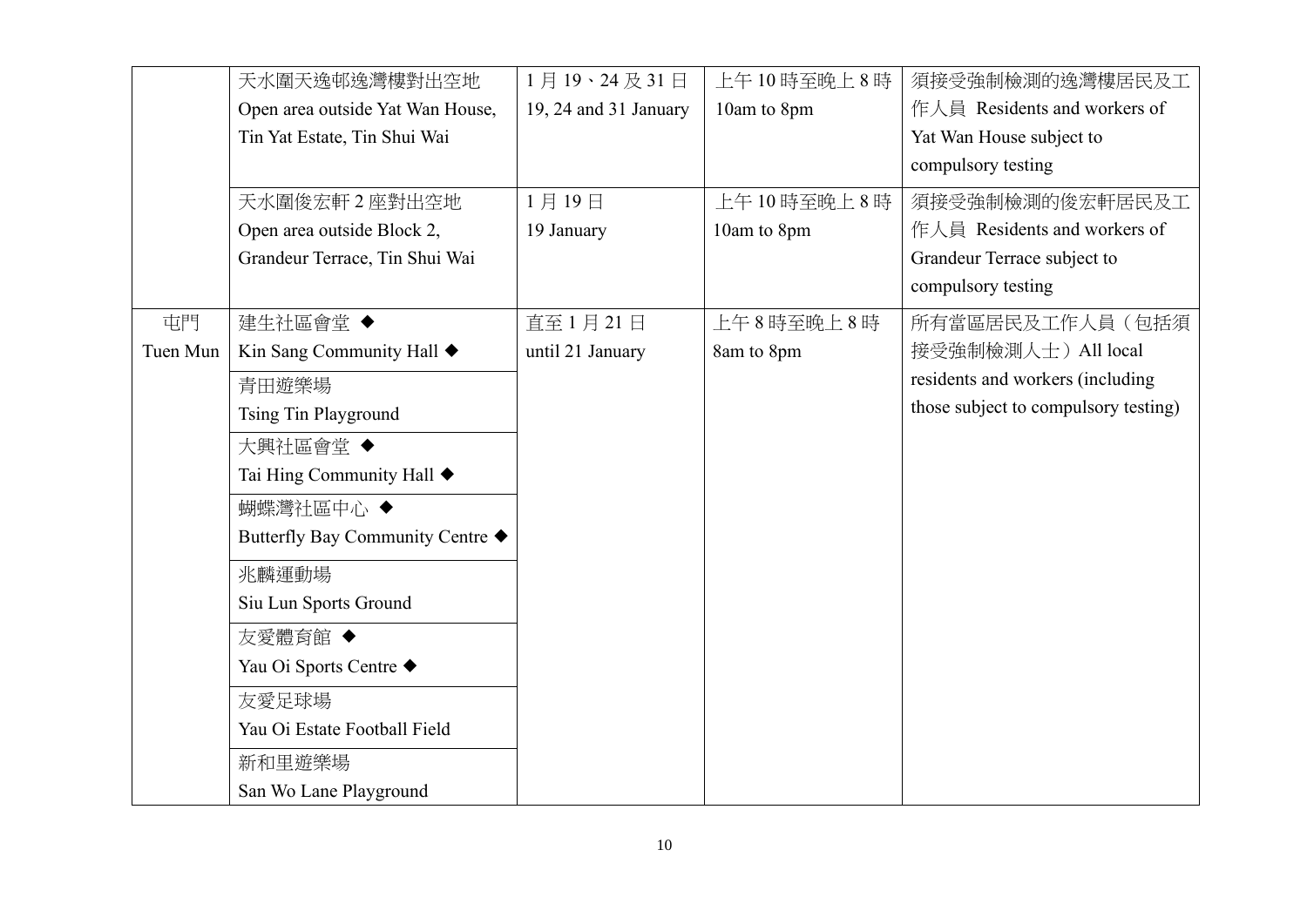| 安定/友愛社區中心地下有蓋操                    | 1月18至21、27及           | 上午8時至晚上8時   | 所有當區居民及工作人員(包括須                      |
|-----------------------------------|-----------------------|-------------|--------------------------------------|
| 場◆                                | 28日                   | 8am to 8pm  | 接受強制檢測人士) All local                  |
| Covered Playground, G/F, On       | 18 to 21, 27 and 28   |             | residents and workers (including     |
| Ting/Yau Oi Community Centre ◆    | January               |             | those subject to compulsory testing) |
|                                   |                       |             |                                      |
| 龍逸社區會堂 ◆                          | 1月18日                 | 上午8時至晚上8時   | 所有當區居民及工作人員(包括須                      |
| Lung Yat Community Hall ♦         | 18 January            | 8am to 8pm  | 接受強制檢測人士) All local                  |
|                                   |                       |             | residents and workers (including     |
|                                   |                       |             | those subject to compulsory testing) |
|                                   |                       |             |                                      |
| 屯門寶田邨第3座對出空地                      | 1月18、23及30日           | 上午10時至晚上8時  | 須接受強制檢測的寶田邨第3座居                      |
| Open area outside Block 3, Po Tin | 18, 23 and 30 January | 10am to 8pm | 民及工作人員 Residents and                 |
| Estate, Tuen Mun                  |                       |             | workers of Block 3, Po Tin Estate    |
|                                   |                       |             | subject to compulsory testing        |
|                                   |                       |             |                                      |
| 屯門翠寧花園2座對出空地                      | 1月23日                 | 上午11時至晚上9時  | 須接受強制檢測的翠寧花園居民及                      |
| Open area outside Block 2, Tsui   | 23 January            | 11am to 9pm | 工作人員 Residents and workers of        |
| Ning Garden, Tuen Mun             |                       |             | Tsui Ning Garden subject to          |
|                                   |                       |             | compulsory testing                   |
|                                   |                       |             |                                      |
| 掃管笏愛琴海岸                           | 1月21及28日              | 上午11時至晚上9時  | 須接受強制檢測的愛琴海岸居民及                      |
| 近第8座戶外兒童遊樂場                       | 21 and 28 January     | 11am to 9pm | 工作人員                                 |
| Outdoor children's play area near |                       |             | Residents and workers of Aegean      |
| Tower 8, Aegean Coast, So Kwun    |                       |             | Coast subject to compulsory testing  |
| Wat                               |                       |             |                                      |
|                                   |                       |             |                                      |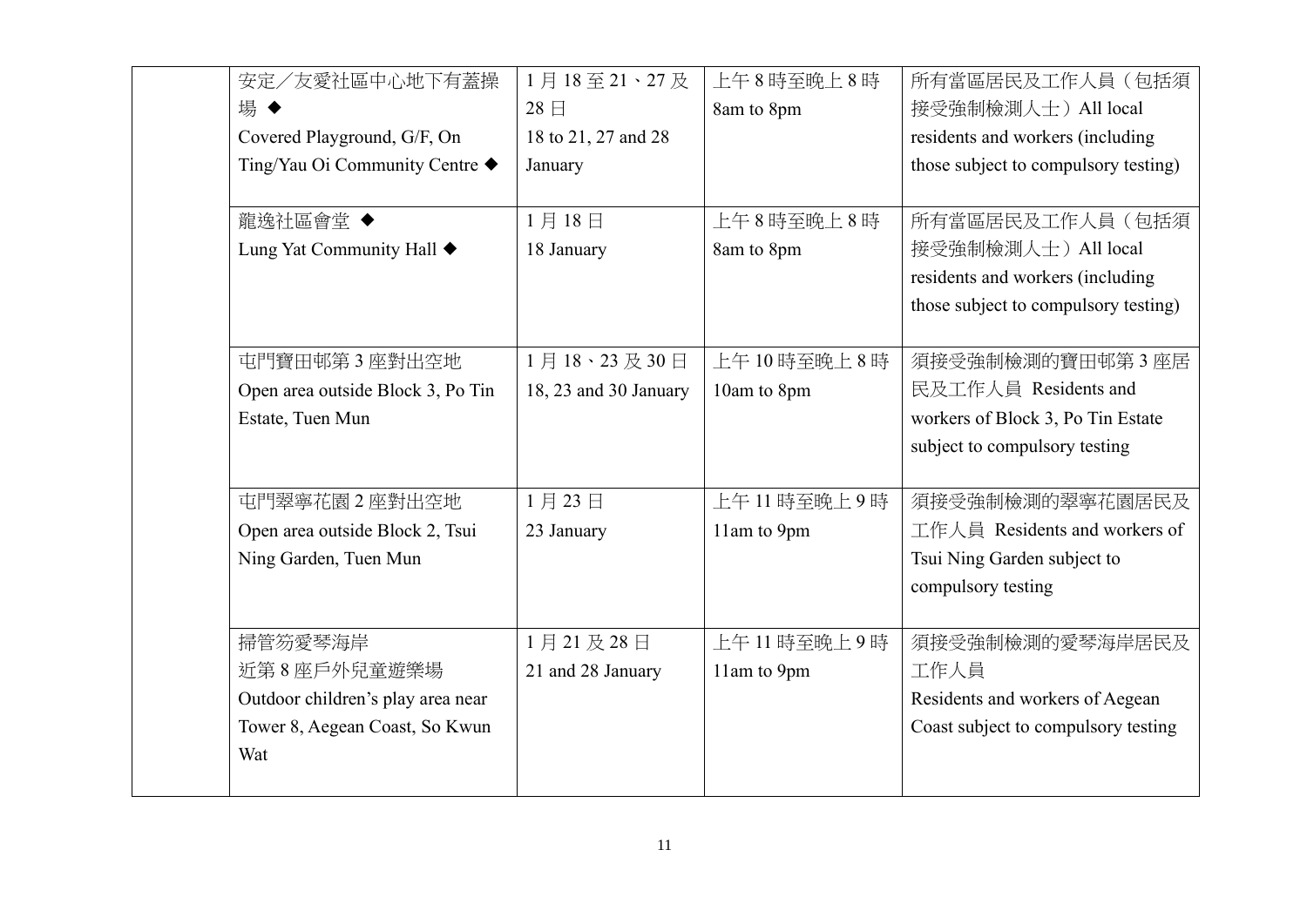| 離島      | 東涌北公園七人硬地足球場                      | 直至 2月13日          | 上午10時至晚上8時      | 須接受強制檢測的人士(包括餐飲                        |
|---------|-----------------------------------|-------------------|-----------------|----------------------------------------|
| Islands | 7-a-side Hard-surfaced Soccer     | until 13 February | 10am to 8pm     | 業務員工及第599F 章的表列處所                      |
|         | Pitch, Tung Chung North Park      |                   |                 | 員工)及指定員工 Persons subject to            |
|         |                                   |                   |                 | compulsory testing (including staff of |
|         |                                   |                   |                 | catering and scheduled premises under  |
|         |                                   |                   |                 | Cap. 599F) and specified staff         |
|         | 東涌富東邨富東廣場對出空地                     | 1月18日             | 上午10時至晚上8時      | 須接受強制檢測的當區居民及                          |
|         | Open space outside Fu Tung Plaza, | 18 January        | 10am to 8pm     | 工作人員 Local residents and               |
|         | Fu Tung Estate, Tung Chung        |                   |                 | workers subject to compulsory testing  |
|         |                                   |                   |                 |                                        |
|         | 東涌逸東二邨信逸樓對出空地                     | 1月20及27日          | 上午 10 時至晚上 10 時 | 須接受強制檢測的當區居民及                          |
|         | Open space outside Shun Yat       | 20 and 27 January | 10am to 10pm    | 工作人員(優先服務須接受強制檢                        |
|         | House, Yat Tung II Estate, Tung   |                   |                 | 測的信逸樓居民及工作人員)                          |
|         | Chung                             |                   |                 | Local residents and workers subject    |
|         |                                   |                   |                 | to compulsory testing (priority        |
|         |                                   |                   |                 | accorded to serve residents and        |
|         |                                   |                   |                 | workers of Shun Yat House subject      |
|         |                                   |                   |                 | to compulsory testing)                 |
|         |                                   |                   |                 |                                        |
|         | 香港迪士尼樂園職員停車場                      | 1月24日             | 中午12時至晚上8時      | 須接受強制檢測的香港迪士尼樂園                        |
|         | Staff carpark of Hong Kong        | 24 January        | 12noon to 8pm   | 員工 Staff of Hong Kong Disneyland       |
|         | Disneyland Park                   |                   |                 | Park subject to compulsory testing     |
|         |                                   |                   |                 |                                        |